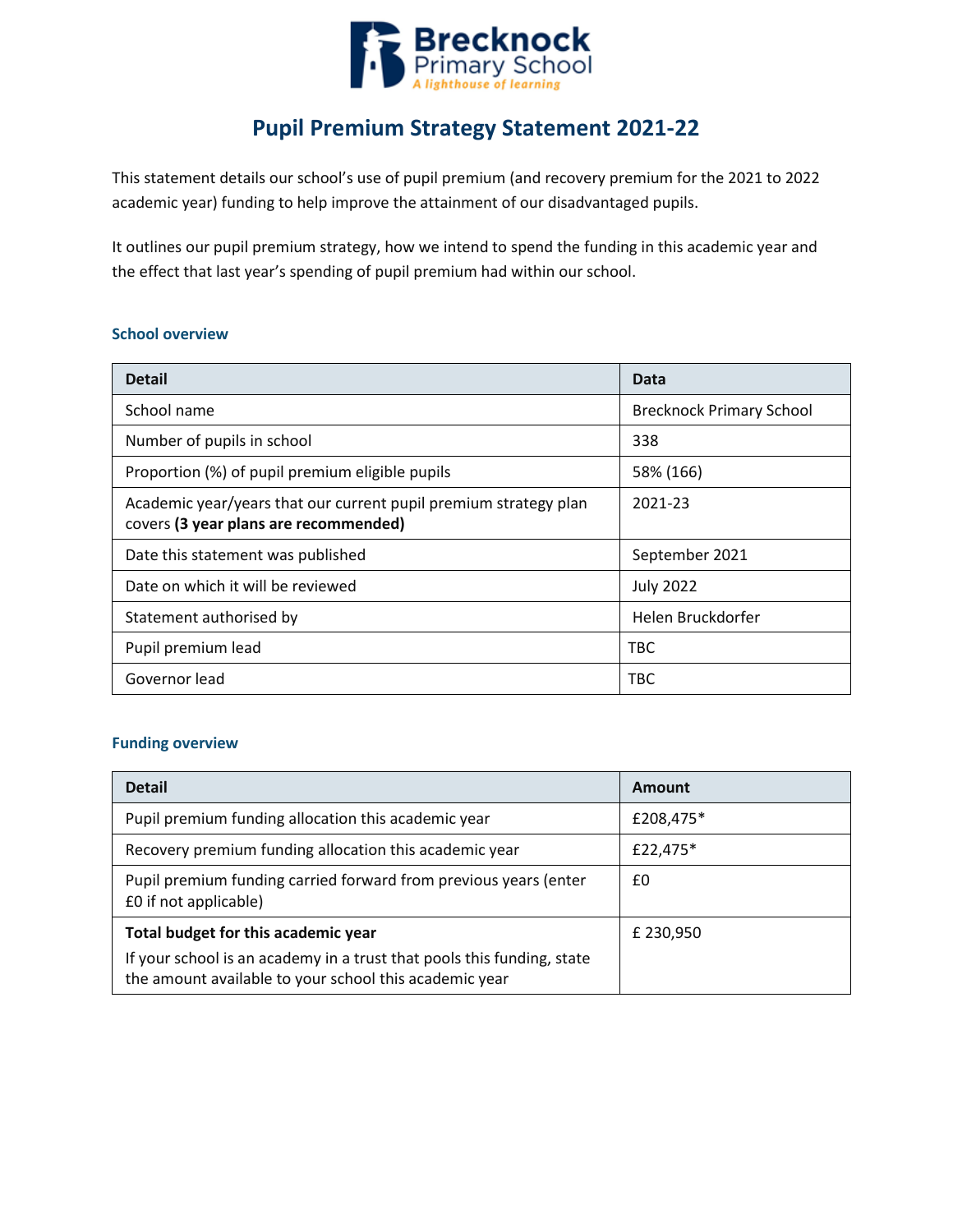

## **Part A: Pupil premium strategy plan**

### **Statement of intent**

The school is committed to ensuring all children make rapid progress from whatever his or her starting point, 'no child will be missed and no child will fall behind. Provision is matched to the needs of each and every child to ensure that not a moment in school is wasted'.

The school received a letter from Sam Gyimah, the Under Secretary of State for Childcare and Education, which states that between 2011 and 2016 the school was 'one of the highest achieving in the country in terms of the attainment and progress of disadvantaged pupils'. In 2018, Sadiq Khan named Brecknock as one of his 'Schools For Success' to celebrate the school's achievements in supporting pupils needing extra help to fulfil their potential.

Following school closures due to Covid the gap between disadvantaged pupils and others has widened, our focus will be supporting these pupils to narrow the gap and be ready to progress. The aim for all of our pupils is to provide a curriculum, teaching and experiences to enable them to become informed, articulate and confident. Improving children's health, wellbeing and access to education is an important key to success.

This year, the school is continuing to implement a recovery curriculum with a strong commitment to maintaining and improving the level of progress and attainment of disadvantaged pupils from EYFS to the end of Key Stage 2 and closing the gap between disadvantaged and non-disadvantaged pupils within our own school context.

### **Challenges**

This details the key challenges to achievement that we have identified among our disadvantaged pupils.

| Challenge<br>number | <b>Detail of challenge</b>                                                                                                                                                                                                                                                                                                                                                             |
|---------------------|----------------------------------------------------------------------------------------------------------------------------------------------------------------------------------------------------------------------------------------------------------------------------------------------------------------------------------------------------------------------------------------|
|                     | Focus on middle and lower attainers who are making less progress than other PP<br>pupils and not attaining expected levels in reading, writing and maths. There are low<br>levels of family literacy and parental engagement with learning in many groups.<br>Additional barriers for some families include EAL and lower communication and<br>language skills upon entry into school. |
|                     | On entry baseline assessments for disadvantaged pupils show low starting points in<br>many areas of the EYFS Framework, with lower communication and language skills.                                                                                                                                                                                                                  |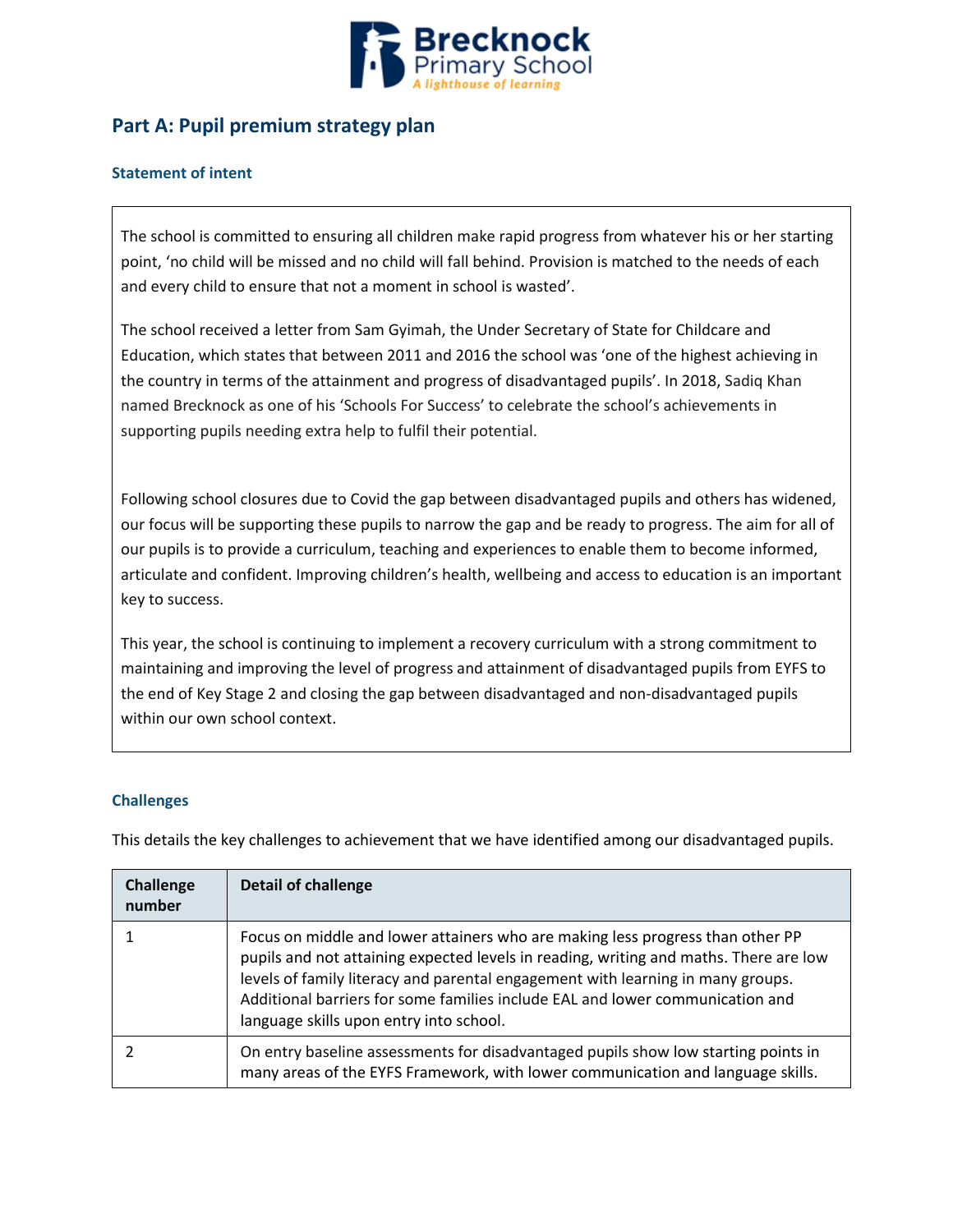

| Closing the gap in attainment in Early Years in the context of the new EYFS<br>Framework, with added barriers due to school closure.                                                                                                                                                            |
|-------------------------------------------------------------------------------------------------------------------------------------------------------------------------------------------------------------------------------------------------------------------------------------------------|
| Persistent absence is above national and local averages for disadvantaged pupils.<br>Attendance rates of groups of pupils with additional vulnerabilities and complex<br>needs is above national.                                                                                               |
| Increased social emotional mental health needs of children and families.<br>Improvement in access to support services and providing early help. Targeted and<br>accessible extra-curricular activities are essential to support the physical and mental<br>wellbeing of disadvantaged children. |

### **Intended outcomes**

This explains the outcomes we are aiming for **by the end of our current strategy plan**, and how we will measure whether they have been achieved.

| <b>Intended outcome</b>                                                                                                                                   | <b>Success criteria</b>                                                                                               |
|-----------------------------------------------------------------------------------------------------------------------------------------------------------|-----------------------------------------------------------------------------------------------------------------------|
| To support disadvantaged children to make<br>accelerated progress in phonics and reading,<br>writing and mathematics towards end of year<br>expectations. | Reduced attainment gap between<br>disadvantaged pupils and others in<br>phonics, reading, writing and<br>mathematics. |
|                                                                                                                                                           | Disadvantaged to have attainment at<br>least inline with 'others' nationally.                                         |
|                                                                                                                                                           | Increased parental engagement and<br>confidence (workshops/meetings)                                                  |
| To develop early language and vocabulary                                                                                                                  |                                                                                                                       |
| acquisition, strengthen phonic knowledge and<br>early reading skills.                                                                                     | GLD for disadvantaged pupils inline with<br>national and local averages.                                              |
|                                                                                                                                                           | Communication and Language prime area<br>of EYFS framework inline with national<br>and local averages.                |
|                                                                                                                                                           | Impact of continued Neli programme<br>shows rapid progress for identified<br>disadvantaged pupils.                    |
|                                                                                                                                                           | Literacy - comprehension and word<br>reading area of EYFS framework inline                                            |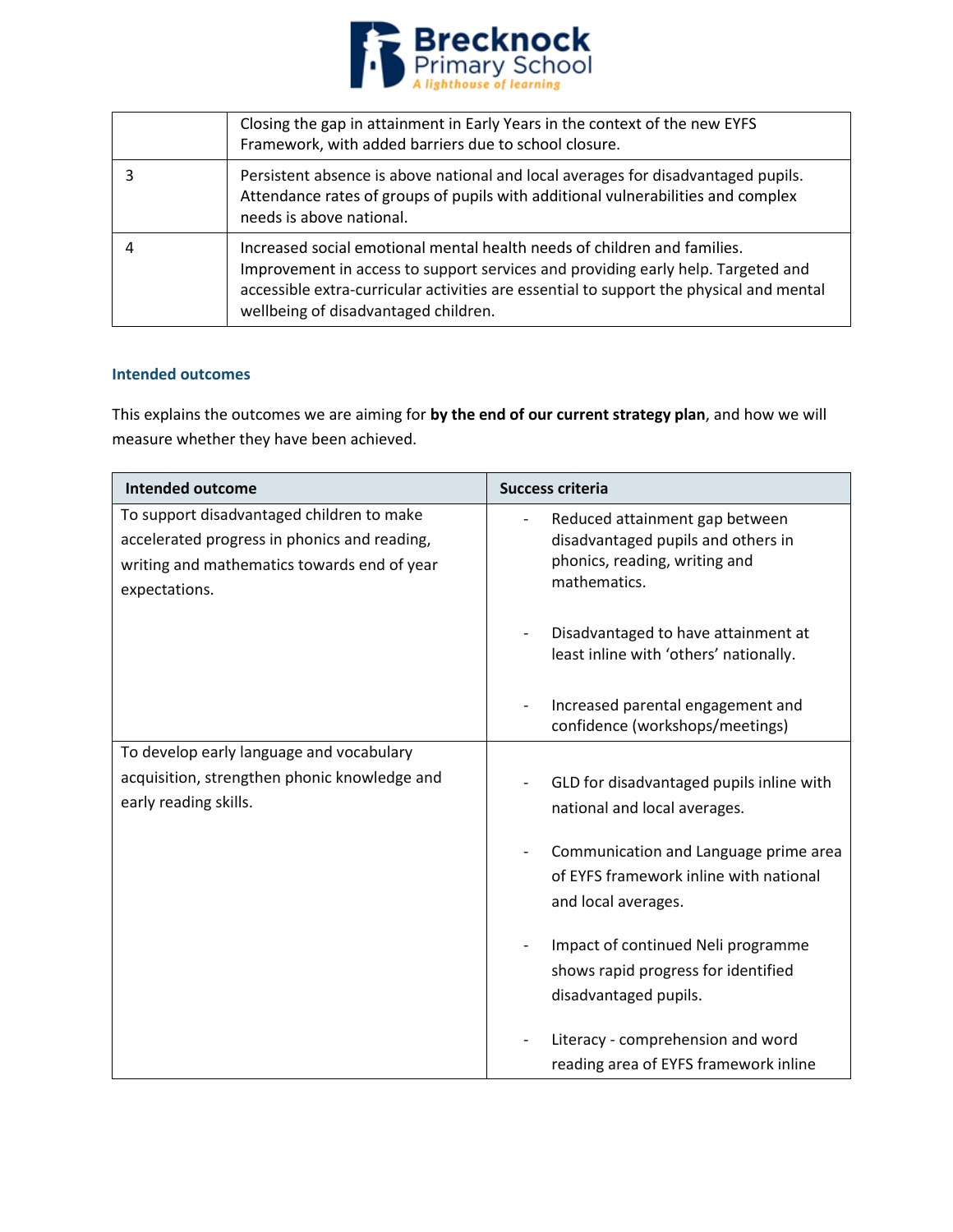

|                                                    | with national and local averages,                                    |
|----------------------------------------------------|----------------------------------------------------------------------|
|                                                    | reduction in gap with 'other' pupils.                                |
|                                                    |                                                                      |
|                                                    | Year 1 (and Year 2) phonics screen                                   |
|                                                    | results inline or above local and national                           |
|                                                    | averages for disadvantaged pupils.                                   |
|                                                    |                                                                      |
|                                                    | Systematic Synthetic Phonics scheme                                  |
|                                                    | embedded throughout the school and                                   |
|                                                    | shows impact.                                                        |
|                                                    |                                                                      |
|                                                    | Increased parental engagement and<br>confidence (workshops/meetings) |
| To ensure attendance of PP children is 97% + and   | 97% + attendance for pupil premium                                   |
|                                                    | children.                                                            |
| PP children from vulnerable groups above national. |                                                                      |
|                                                    | 98% attendance for PP children from                                  |
|                                                    | vulnerable groups.                                                   |
|                                                    |                                                                      |
|                                                    | inclusion/Pastoral team meet regularly to                            |
|                                                    | track and identify families and children                             |
|                                                    | requiring support with attendance.                                   |
|                                                    |                                                                      |
|                                                    | Identification of barriers to attendance                             |
|                                                    | and signposting of services to identified                            |
|                                                    | families/groups                                                      |
|                                                    |                                                                      |
|                                                    | Attendance systems and whole school                                  |
|                                                    | attendance initiatives, including                                    |
|                                                    | assemblies, promotion in newsletter and                              |
|                                                    | links to Send My Friend campaign are                                 |
|                                                    | well established.                                                    |
|                                                    |                                                                      |
|                                                    | EBSA guidance is followed when                                       |
|                                                    | supporting families with emotionally                                 |
|                                                    | based school avoidance.                                              |
|                                                    |                                                                      |
| To ensure disadvantaged pupils have access to high | All disadvantaged pupils attend extra                                |
| quality services, extra curricular provision and   | curricular provision.                                                |
| enrichment opportunities.                          |                                                                      |
|                                                    | All disadvantaged children have access                               |
|                                                    | to enrichment opportunities and attend                               |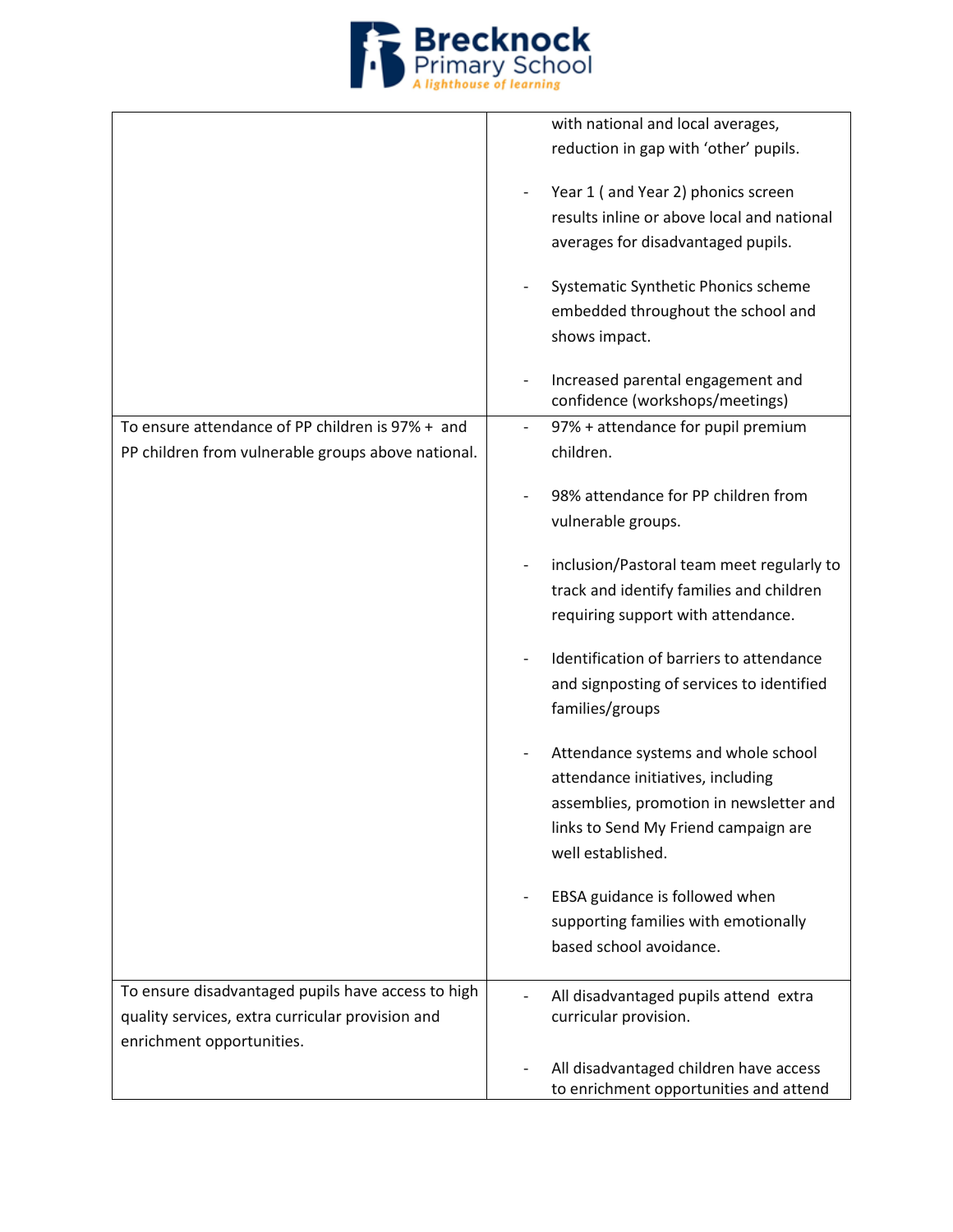

all residential trips when age is applicable. - Identified families benefiting from early help; impacting attendance, social and emotional and learning behaviours.

## **Activity in this academic year**

This details how we intend to spend our pupil premium (and recovery premium funding) **this academic year** to address the challenges listed above.

### **Teaching (for example, CPD, recruitment and retention)**

#### **Budgeted cost: £49,560**

| <b>Activity</b>                     | Evidence that supports this approach                                                                                                                                                                                                                                                                                                                                                                                                                                                                                                                                                          | <b>Challenge</b><br>number(s)<br>addressed |
|-------------------------------------|-----------------------------------------------------------------------------------------------------------------------------------------------------------------------------------------------------------------------------------------------------------------------------------------------------------------------------------------------------------------------------------------------------------------------------------------------------------------------------------------------------------------------------------------------------------------------------------------------|--------------------------------------------|
| Additional SLT teaching in<br>Y2/Y6 | Education endowment fund claims that reducing<br>class sizes results in around 3 months additional<br>progress on pupils, on average. Children are given<br>more high quality feedback and more<br>individualised learning experiences. Teachers team<br>teaching results in the professional development<br>of staff.<br>Allow better targeting of different ability ranges<br>within the class with 3 teachers rather than two.<br>Plug gaps and extend where needed to ensure<br>accelerated progress for all groups leading to<br>higher attainment and progress than expected<br>levels. | 1<br>$\mathfrak{p}$                        |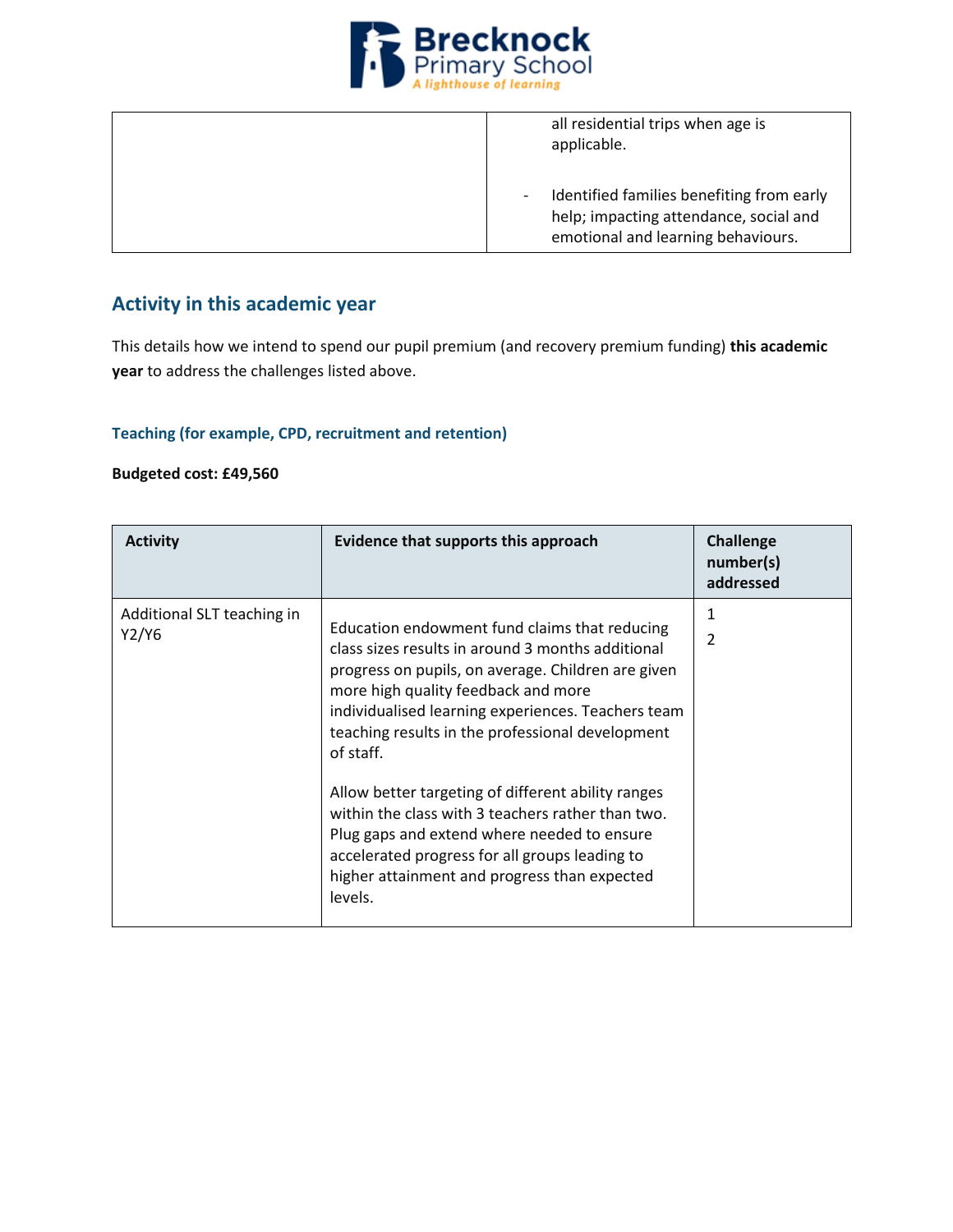

| Oracy - Voice 21 training<br>for staff in rigorous<br>vocabulary teaching across<br>the school - all staff<br>inducted and benefitting<br>from Stage 1 leadership<br>school accreditation<br>process with two oracy<br>champions in place.<br>Voice 21 Professional<br>Development Programme<br>and partnership to support<br>the whole school focus on<br>oracy with high quality<br>speaking and listening<br>activities to support<br>children's communication<br>and vocabulary acquisition | EEF and Voice 21 evidence<br>"In school, oracy is a powerful tool for learning; by<br>teaching students to become more effective<br>speakers and listeners we empower them to<br>better understand themselves, each other and the<br>world around them. It is also a route to social<br>mobility, empowering all students, not just some,<br>to find their voice to succeed in school and life."<br>On entry to school, disadvantaged children's<br>spoken language development is significantly<br>lower than their more advantaged peers.<br>Language skills consistently emerge as a strong<br>predictor of student attainment. Students who<br>start primary school with poor language skills<br>underperform in English and maths, and have<br>lower rates of school enjoyment and confidence.<br>At school, children with poor language and<br>communication skills are less likely to reach<br>expected levels of attainment." | 1<br>2<br>3<br>4               |
|-------------------------------------------------------------------------------------------------------------------------------------------------------------------------------------------------------------------------------------------------------------------------------------------------------------------------------------------------------------------------------------------------------------------------------------------------------------------------------------------------|---------------------------------------------------------------------------------------------------------------------------------------------------------------------------------------------------------------------------------------------------------------------------------------------------------------------------------------------------------------------------------------------------------------------------------------------------------------------------------------------------------------------------------------------------------------------------------------------------------------------------------------------------------------------------------------------------------------------------------------------------------------------------------------------------------------------------------------------------------------------------------------------------------------------------------------|--------------------------------|
| Focus on Early Reading<br>and rigorous phonics -<br>keep up not catch up.<br>Little Wandle SSP scheme<br>introduced for all children<br>and embedded into all<br>teaching practice - key<br>foundation for early<br>reading programme                                                                                                                                                                                                                                                           | Synthetic Systematic Programme which shows<br>fidelity to the scheme.<br>The EEF considers phonics to be one of the most<br>secure and best-evidenced areas of pedagogy<br>and recommends all schools use a systematic<br>approach to teaching it. pupils need to keep up<br>with their peers rather than be helped to catch<br>up later, at a point when learning in the wider<br>curriculum depends so much on literacy. Where<br>pupils make insufficient progress, extra efforts<br>should be made to provide them with extra<br>practice and support from the beginning.                                                                                                                                                                                                                                                                                                                                                         | $\mathbf{1}$<br>$\overline{2}$ |
| High quality, carefully<br>planned professional<br>development - peer to<br>peer practice based lesson<br>study approach for all<br>teachers.                                                                                                                                                                                                                                                                                                                                                   | Evidence collected during a study by the GTC<br>suggested that "teachers benefited in a number<br>of ways including: improved capability for<br>designing learning tasks, experience of<br>collaborative working which offered the teachers<br>the opportunity to tackle problems together and<br>to share project work out gaining skills in<br>reflection, discussion and evaluation, and                                                                                                                                                                                                                                                                                                                                                                                                                                                                                                                                           | $\mathbf{1}$<br>2              |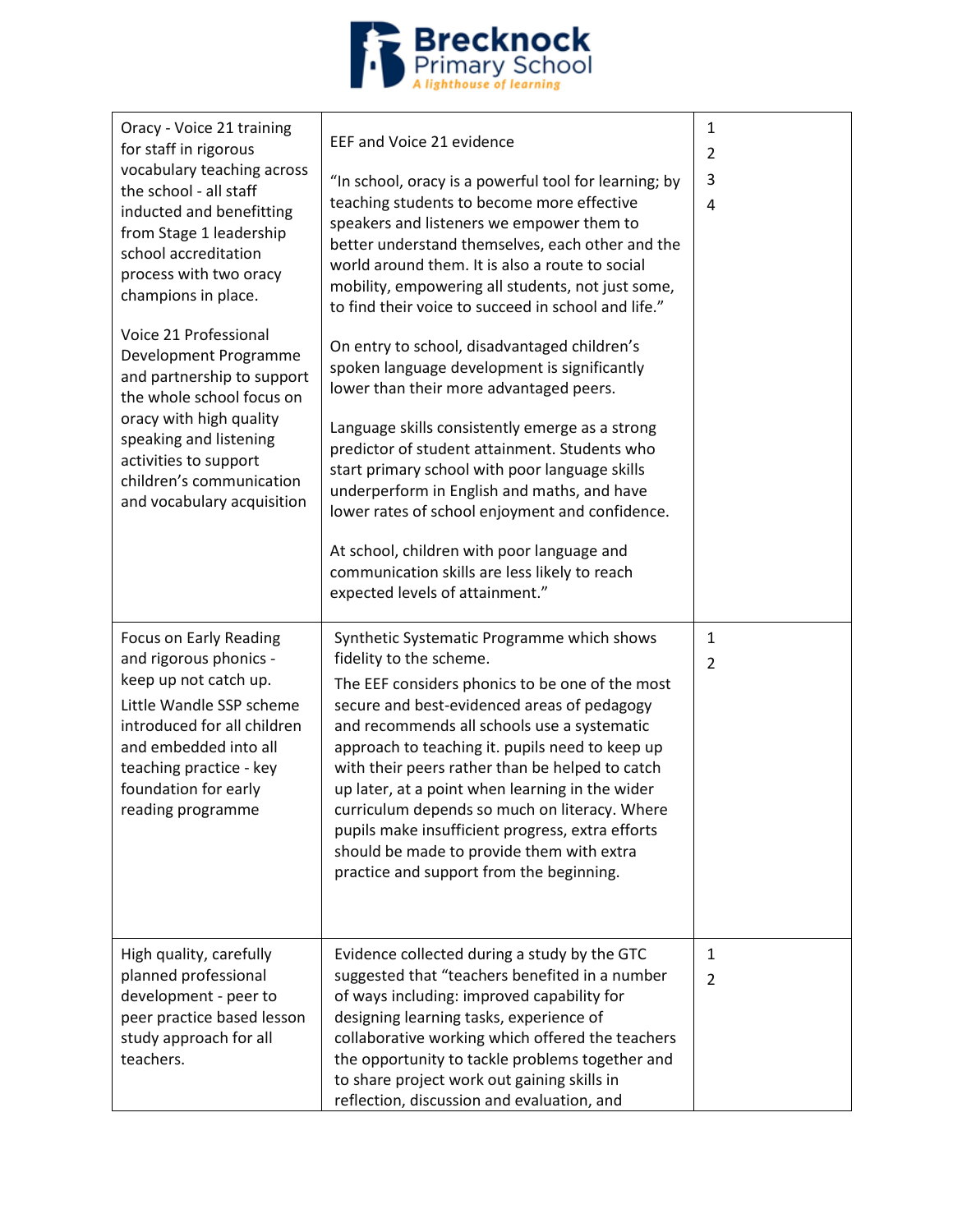

| <b>Connecting Classrooms</b><br>cycles supporting maths,<br>oracy and feedback                              | developing a research perspective in their<br>classrooms continuing to have the opportunity to<br>share problems and solutions with other teachers<br>through informal networks created during the<br>project improved self-confidence. Teachers felt<br>that by becoming learners themselves - by<br>developing a greater capacity for thinking<br>independently, reflecting critically, problem<br>solving and working together with other teachers<br>- they had also become better role models for the<br>children they taught.                                                                |                      |
|-------------------------------------------------------------------------------------------------------------|----------------------------------------------------------------------------------------------------------------------------------------------------------------------------------------------------------------------------------------------------------------------------------------------------------------------------------------------------------------------------------------------------------------------------------------------------------------------------------------------------------------------------------------------------------------------------------------------------|----------------------|
| Destination Reader and<br>Reading RoadMap<br>initiative                                                     | Additional sets of books to ensure that children<br>have a wide selection. Reading Challenge to<br>encourage reluctant readers                                                                                                                                                                                                                                                                                                                                                                                                                                                                     | $\mathbf 1$          |
| Mastering Number - EYFS,<br>Y1 and Y2 teachers trained<br>with NCTEM to impact<br>fluency and number sense. | Mastering number is a collegiate approach to<br>professional learning, building on the successes of<br>the NCETM hub work. The project will:<br>develop skills in working in a professional<br>learning community, reflecting with other<br>colleagues on their own practice, and<br>refining skills through support and<br>challenge within a community<br>develop a secure understanding of how to<br>build firm mathematical foundations with<br>a stronger subject and pedagogical<br>understanding for EYFS and KS1<br>Ensure firm foundations in children's<br>understanding of early number | $\mathbf{1}$<br>2    |
| Letter join handwriting<br>scheme implemented<br>from EYFS-KS2                                              | Each of the key stage requirements are met through<br>Letter-join's aim is for children to develop a fluent<br>and legible, cursive handwriting style to ensure they<br>reach the standard expected at the end of each key<br>stage. Suggestions for differentiation are included in<br>the key stages in order that every child has the<br>opportunity to master the relevant skills.<br>Non pre- cursive handwriting adaptation for EYFS<br>and KS1 in line with SSP phonics recommendations.                                                                                                    | -1<br>$\overline{2}$ |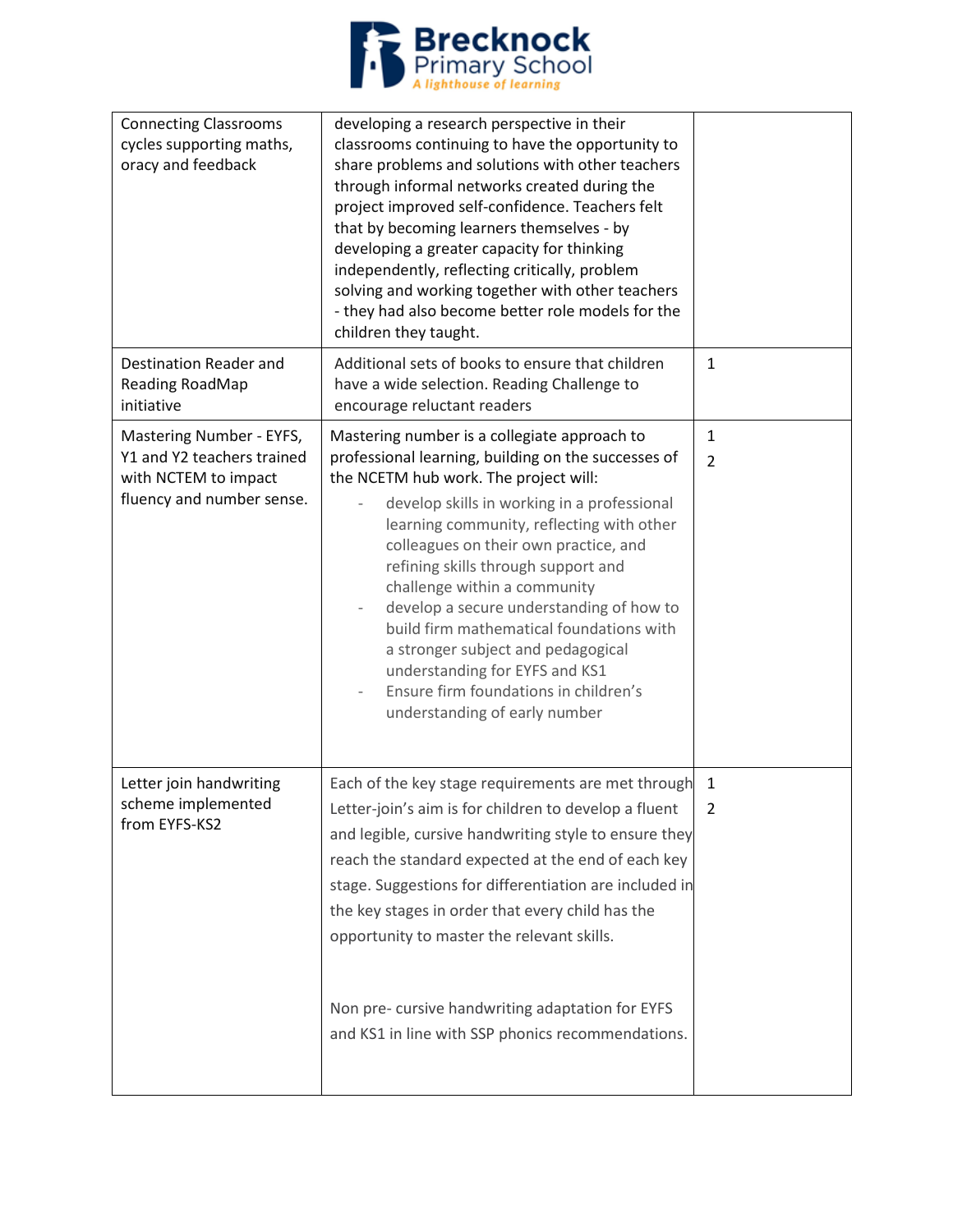

## **Targeted academic support (for example, tutoring, one-to-one support structured interventions)**

## **Budgeted cost: £92,100**

| <b>Activity</b>                                                                                                               | Evidence that supports this approach                                                                                                                                                                                                                                                                                                                                                                                                                                                                          | <b>Challenge number(s)</b><br>addressed |
|-------------------------------------------------------------------------------------------------------------------------------|---------------------------------------------------------------------------------------------------------------------------------------------------------------------------------------------------------------------------------------------------------------------------------------------------------------------------------------------------------------------------------------------------------------------------------------------------------------------------------------------------------------|-----------------------------------------|
| HLTA support for 0.8 EYFS<br>intervention support for<br>language development<br>and early reading/number<br>HLTA support 0.4 | Effective support from support staff and<br>support the development of independent<br>learning skills, which are associated with<br>improved learning outcomes.                                                                                                                                                                                                                                                                                                                                               | 1<br>$\overline{2}$                     |
| Additional support for<br>targeted lowest 20% in 1:1<br>reading from support staff                                            | 1:1 reading with support staff of targeted<br>children.<br>Talisman Texts used in KS2 for group<br>reading. Phonics interventions to support in<br>KS1 and some KS2 children.<br>Nessy Reading and Spelling to support<br>targeted children                                                                                                                                                                                                                                                                   | $\mathbf{1}$<br>$\overline{2}$          |
| <b>External tutor</b>                                                                                                         | Research has shown that pupils' learning<br>has been affected by school closures (EEF,<br>2021), which is supported by a larger body<br>of evidence suggesting that the attainment<br>gap tends to grow over periods such as<br>summer holidays when schools are shut.<br>There is a large body of evidence that<br>tutoring and small-group tuition is effective<br>- particularly where it is targeted at pupils'<br>specific needs; and that it can be particularly<br>effective for disadvantaged pupils. | 1<br>$\overline{2}$                     |
| 1:1 reading with targeted<br>children<br>Beanstalk reading<br>volunteers<br>Bookmark reading<br>volunteers                    | Reading intervention for reluctant pupil<br>premium readers. One-to-one reading<br>support improves their reading ability,<br>increases confidence and increases the<br>enjoyment they gain from reading.<br>Volunteers meet regularly with the English<br>Lead to ensure quality and progress of<br>children.                                                                                                                                                                                                | $\mathbf{1}$<br>2                       |
| School led tutoring by<br>teaching staff before and<br>after school for target                                                | There is a large body of evidence that<br>tutoring and small-group tuition is effective<br>- particularly where it is targeted at pupils'                                                                                                                                                                                                                                                                                                                                                                     | 1<br>$\overline{2}$                     |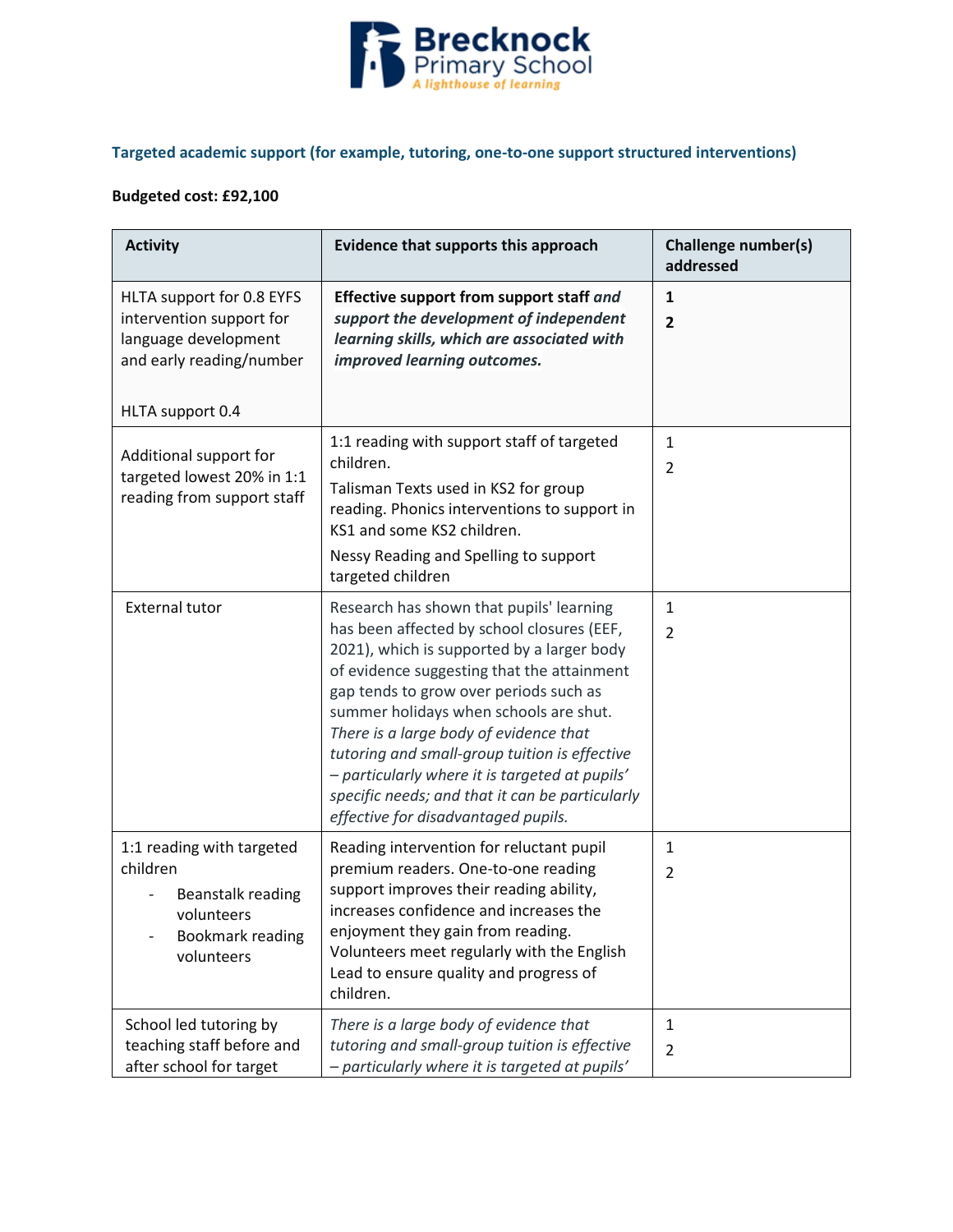

| disadvantaged children in<br>addition to NTP.<br>See school led tutor<br>funding plan                                                                           | specific needs; and that it can be particularly<br>effective for disadvantaged pupils.<br>The use of teachers from the school will<br>ensure that the needs of the children are<br>well aligned. The 'in-house' tutoring will<br>enable real time communication to further<br>support pupil progress.                                                                                                                                                                                |                               |
|-----------------------------------------------------------------------------------------------------------------------------------------------------------------|--------------------------------------------------------------------------------------------------------------------------------------------------------------------------------------------------------------------------------------------------------------------------------------------------------------------------------------------------------------------------------------------------------------------------------------------------------------------------------------|-------------------------------|
|                                                                                                                                                                 | See external tutor rationale.                                                                                                                                                                                                                                                                                                                                                                                                                                                        |                               |
| Additional support for<br>'Daily Supported Reading'<br>for Reception children in<br>addition to Y1, Y2, Y3 and<br>targeted lowest 20%.                          | Daily Supported Reading (DSR) is an<br>internationally acclaimed approach to the<br>teaching of early reading in KS1 (and for<br>low readers in KS2). Primarily a whole class<br>programme, it has proven success as a<br>small group or 1-1 catch up intervention.                                                                                                                                                                                                                  | $\mathbf 1$<br>$\overline{2}$ |
| TutorMate targeted 1:1<br>reading mentoring KS1<br>with Google/ Royal<br>London                                                                                 | Tutormate evaluation found twice the rate<br>of increase in their reading enjoyment levels,<br>twice the rate of increase in their self-<br>reported reading skill, a statistically<br>significant higher rate of progression in their<br>reading skills. Participating teachers and<br>volunteers also reported positive<br>experiences and perceptions of TutorMate.                                                                                                               | $\mathbf{1}$<br>2             |
| Online and home learning<br>resources (Tech support)<br>for disadvantaged families<br>for access to learning -<br>Google Classrooms,<br>subscriptions/resources | National Literacy Trust - "The home learning<br>environment is vital in supporting early<br>literacy, but children from disadvantaged<br>backgrounds are less likely to be read to at<br>home, meaning they can fall behind."<br>Higher-income parents were more likely to<br>receive online support from practitioners,<br>and low-income families are less likely to<br>have the resources they need, including the<br>right digital devices and reliable internet<br>connections. | $\mathbf{1}$<br>2<br>3<br>4   |
| Summer School including<br>focused tutoring from<br>school teachers and links<br>with organisations / Well-<br>being coaching and<br>physical fitness           | Summer schools have a positive impact on<br>average (three months' additional<br>progress)<br>Summer schools that use teachers that are<br>known to the pupils have a higher impact,<br>on average                                                                                                                                                                                                                                                                                   | 1<br>2<br>3<br>$\overline{4}$ |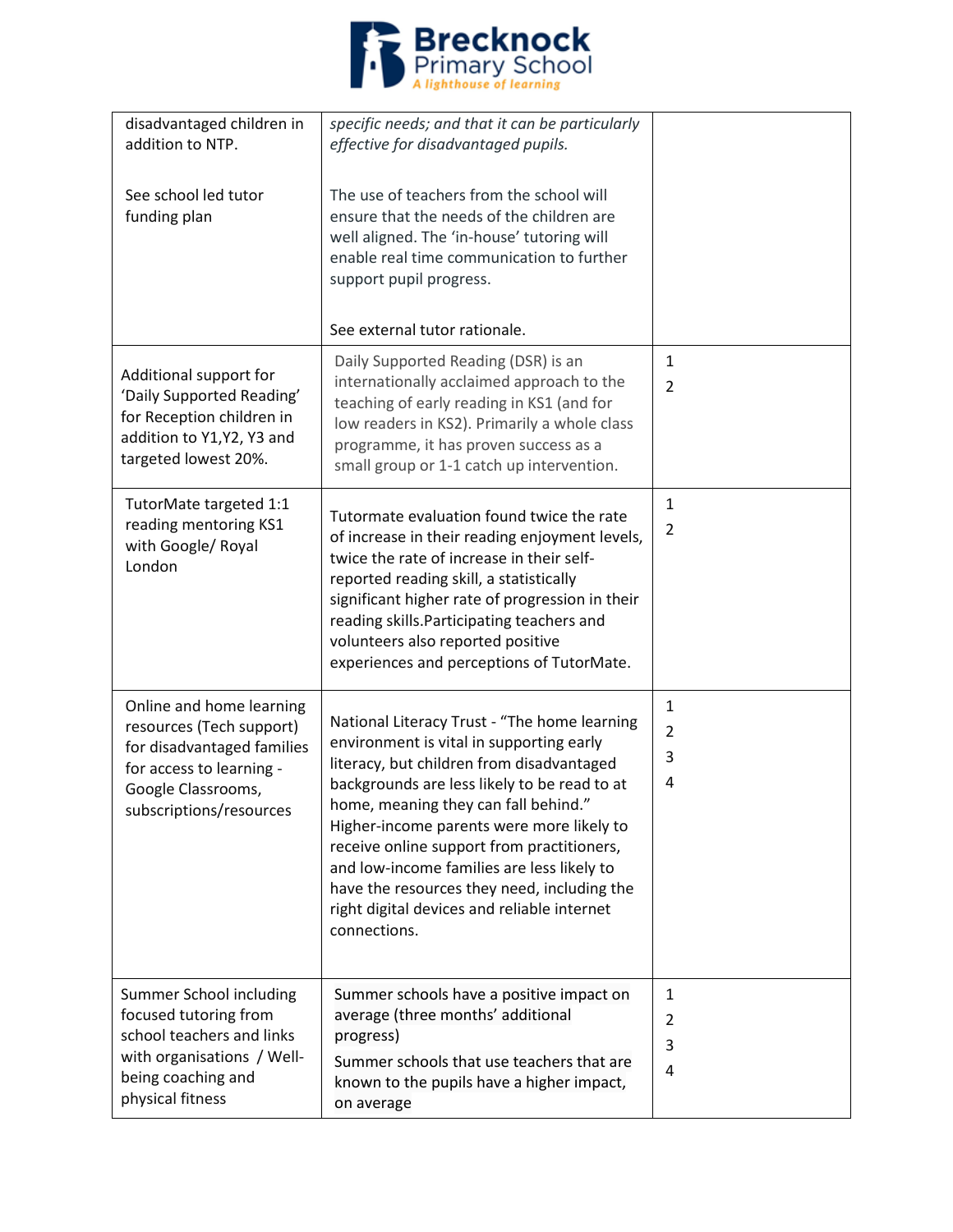

## **Wider strategies (for example, related to attendance, behaviour, wellbeing)**

### **Budgeted cost: £89,300**

| <b>Activity</b>                                                                                                                                           | Evidence that supports this approach                                                                                                                                                                                                                                                                                                                                                                           | <b>Challenge number(s)</b><br>addressed |
|-----------------------------------------------------------------------------------------------------------------------------------------------------------|----------------------------------------------------------------------------------------------------------------------------------------------------------------------------------------------------------------------------------------------------------------------------------------------------------------------------------------------------------------------------------------------------------------|-----------------------------------------|
| Therapeutic and specialist<br>behaviour and mental<br>well-being support for<br>vulnerable pupils to<br>ensure children feel<br>secure and ready to learn | To offer a confidential psychotherapeutic<br>service for children and their families<br>including assessment, brief and longer term<br>individual work, parent support, family work<br>and children's groups.                                                                                                                                                                                                  | 3<br>4                                  |
| <b>Bought in Professional</b><br>Services: TOPS                                                                                                           | To work alongside teachers. To support<br>teacher and families to understand the<br>underlying meaning of pupil behaviour,<br>identify children more easily who are at<br>risk, and feel more confident managing<br>their own reactions and those of the<br>children leading to improved Evaluations<br>for the children and better engagement<br>between families and school.                                 |                                         |
| Music bursaries - Wider<br>opportunities - violin<br>lessons, recorder group,<br>Camden wide concerts                                                     | The Arts Council found that the challenges<br>facing families of low-socio-economic<br>status in supporting their children's musical<br>activities are considerable. The cost of<br>tuition and participating in extracurricular<br>ensembles may be more than they can<br>afford. They may also face challenges in<br>transporting their children to activities.<br>Short term music projects have shown that | 3<br>4                                  |
|                                                                                                                                                           | music can provide opportunities for<br>vulnerable young people to acquire a range<br>of transferable skills and enhance their<br>confidence and aspirations                                                                                                                                                                                                                                                    |                                         |
| STEAM Education -<br>Careers focus and links<br>with local organisations<br>and businesses                                                                | Every young person needs high-quality<br>career guidance to make informed<br>decisions about their future. Good career<br>guidance is a necessity for social mobility:<br>those young people without significant<br>social capital or home support to draw<br>upon have the most to gain from high-<br>quality career guidance.                                                                                | 1<br>$\overline{2}$<br>3<br>4           |
| Pastoral Lead support-<br>SEMH for targeted pupils<br>and family support/                                                                                 | Nationally referrals to support mental<br>health concerns in children are up 134%.<br>The ongoing impact of the pandemic has                                                                                                                                                                                                                                                                                   | 1<br>$\overline{2}$                     |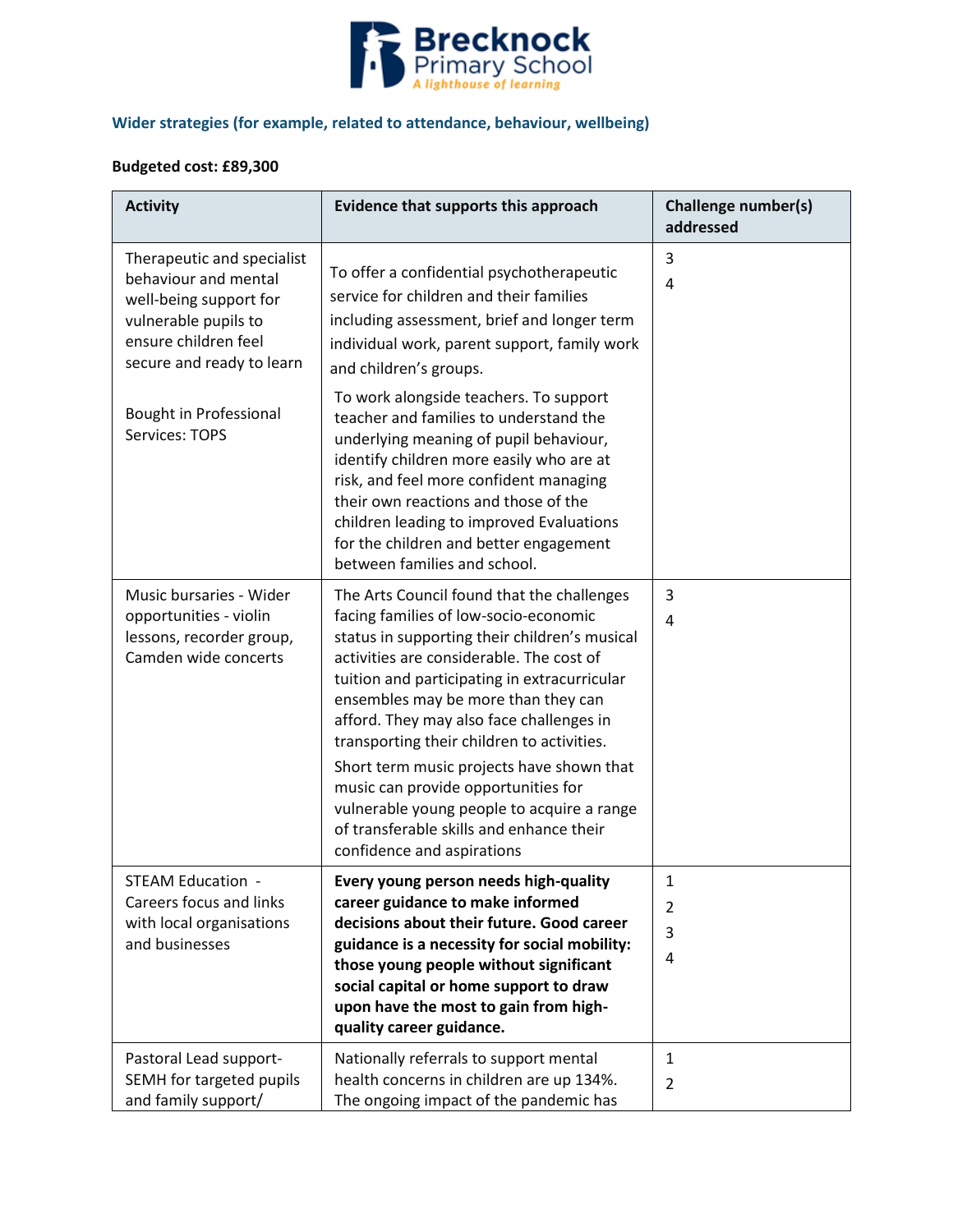

| attendance, housing,<br>benefits and wider<br>services                                                                            | increased reliance on housing and support<br>services and impacted waiting lists. Pastoral<br>care in schools is essential in identifying<br>families in need of support and bridging the<br>gap where access to services is limited.                                                                                       | 3<br>$\overline{4}$         |
|-----------------------------------------------------------------------------------------------------------------------------------|-----------------------------------------------------------------------------------------------------------------------------------------------------------------------------------------------------------------------------------------------------------------------------------------------------------------------------|-----------------------------|
| Attendance initiatives and<br>SLT time                                                                                            | Historically, children and families have<br>responded well to whole-school,<br>incentivised attendance systems and<br>weekly attendance assemblies. School<br>attendance is linked to now linked to the<br>school's values                                                                                                  | 3<br>4                      |
| Additional extra curricular<br>activities.<br>Subsided in school clubs:<br>e.g. Bloomsbury football<br>extra curricular provision | Extra-curricular activities can help to<br>improve pupil attainment, attitudes and<br>skills, such as motivation, confidence and<br>team-working.<br>Focus on physical and mental well being of<br>children from disadvantaged backgrounds<br>who are targeted for clubs.                                                   | 3<br>4                      |
| Subsidised after school<br>provision clubs / Magic<br><b>Breakfast</b>                                                            | Evaluation found that supporting schools to<br>run a free of charge, universal breakfast<br>club before school delivered an average of 2<br>months' additional progress for pupils in<br>Key Stage 1 with moderate to low security.<br>EEF                                                                                  | 3<br>$\overline{4}$         |
| <b>Subsidised Early Years</b><br>wrap around care<br>available for<br>disadvantaged children in<br>Nursery and Reception          | To support low income families to be able<br>to return to work, with a provision of high<br>quality care before and after school.<br>http://www.familyandchildcaretrust.org/sit<br>es/default/files/files/out of school out of<br>mind-withoutmap.pdf#overlay-<br>context=out-school-out-mind                               | $\mathbf{1}$<br>2<br>3<br>4 |
| Transition support for<br>pupils moving to Y7                                                                                     | Alex Quigley says: "Evidence suggests the<br>children who decline most at the transition<br>between primary and secondary schools<br>are those from disadvantaged backgrounds<br>and/or pupils with SEN. The research<br>evidence, thankfully, offers areas of<br>promise to mitigate the gaps that grow at<br>transition". | 3<br>4                      |
| Subsidised Trips e.g<br>School Journey/Visits                                                                                     | To enable children from low income families<br>to go on the school residential trips in Y4,5,6.<br>Children gain hugely from these experiences,                                                                                                                                                                             | $\mathbf{1}$<br>3<br>4      |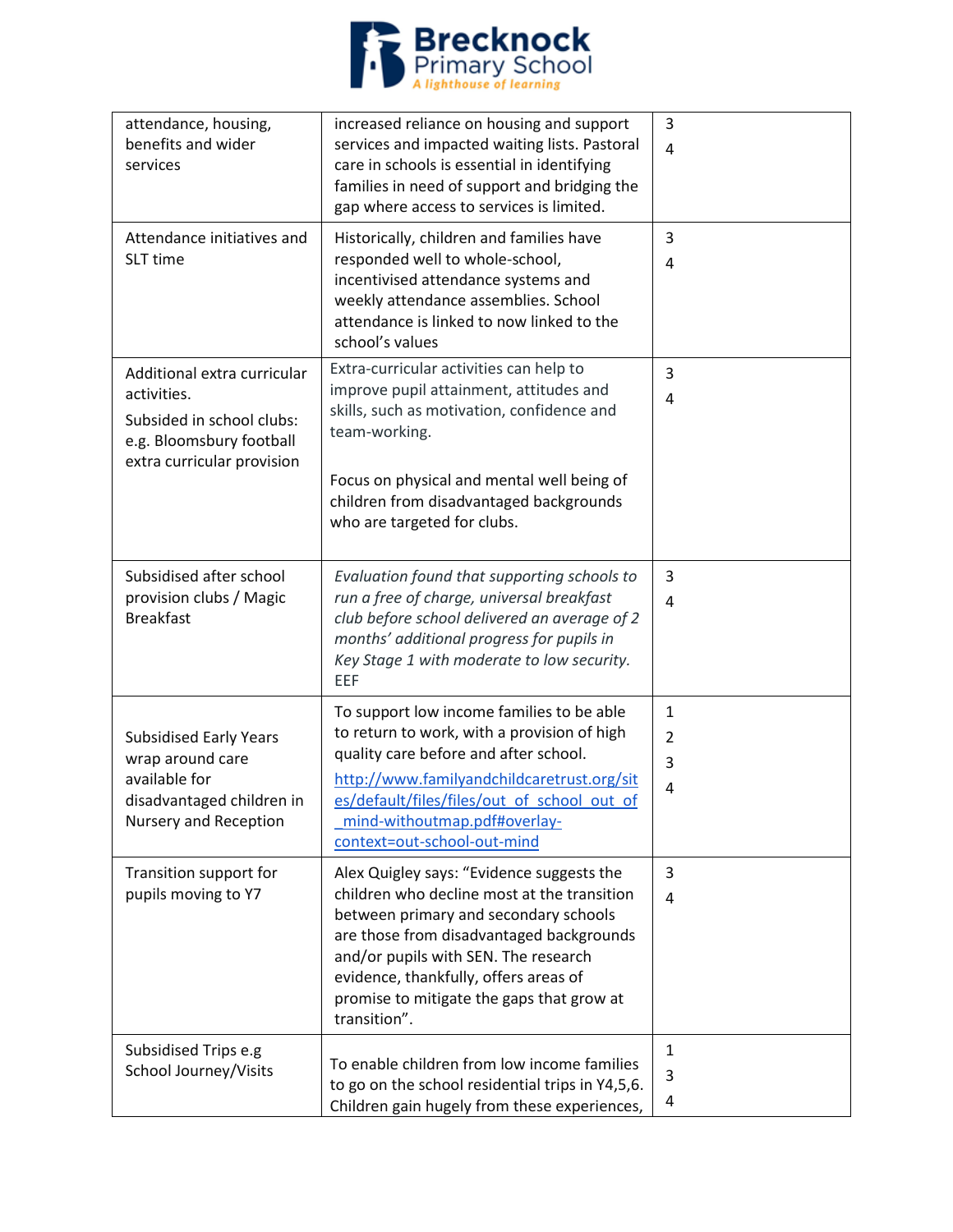

|                                                                                                                                                                                                        | including learning to be independent,<br>bonding with their classmates, taking risks,<br>making decisions.                                                                                                                                                                                                                                                                                                                                                                                                                                                                                                                               |             |
|--------------------------------------------------------------------------------------------------------------------------------------------------------------------------------------------------------|------------------------------------------------------------------------------------------------------------------------------------------------------------------------------------------------------------------------------------------------------------------------------------------------------------------------------------------------------------------------------------------------------------------------------------------------------------------------------------------------------------------------------------------------------------------------------------------------------------------------------------------|-------------|
| Enrichment - Children's<br>University and EEF<br>Research partnership<br>project.                                                                                                                      | EEF funded project to test whether extra-<br>curricular activities, including social action,<br>can help to improve pupil attainment,<br>attitudes and skills, such as motivation,<br>confidence and team-working. There is<br>evidence that children from disadvantaged<br>backgrounds are currently less likely to<br>participate in these types of activities. A<br>previous trial found positive impacts on<br>maths and reading results equivalent to 2<br>months' additional progress. Small<br>improvements were also seen for a range of<br>non-cognitive outcomes, such as teamwork,<br>social responsibility, and aspirations. | 1<br>3<br>4 |
| Additional wider<br>opportunities to enrich<br>teaching and learning<br>E.g. poetry trip, children's<br>bookshow, theatre trips,<br>workshops - running<br>throughout the year.<br>Artist in Residence | To enable children from low income families<br>to go on school trips across the school.<br>Children gain hugely from these experiences,<br>including learning to be independent,<br>bonding with their classmates, taking risks,<br>making decisions. EEF/ Sutton Trust research<br>on Cultural Capital.                                                                                                                                                                                                                                                                                                                                 | 1<br>3<br>4 |

## **Total budgeted cost: £230,950**

| Total PPG projected 2021/22                                                                                                                                                                                                                                                                                                                   |         |
|-----------------------------------------------------------------------------------------------------------------------------------------------------------------------------------------------------------------------------------------------------------------------------------------------------------------------------------------------|---------|
| Item / Project                                                                                                                                                                                                                                                                                                                                | Cost    |
| Teaching (for example, CPD, recruitment and retention)<br>% of Salaries for the following staff:<br>Deputy Headteacher<br>Assistant Headteacher<br>Leader of Learning<br>Voice <sub>21</sub><br>Little Wandle<br><b>Connecting Classrooms</b><br><b>Reading Roadmaps</b><br>٠<br><b>Mastering Numbers training</b><br>٠<br>Handwriting scheme | £49,560 |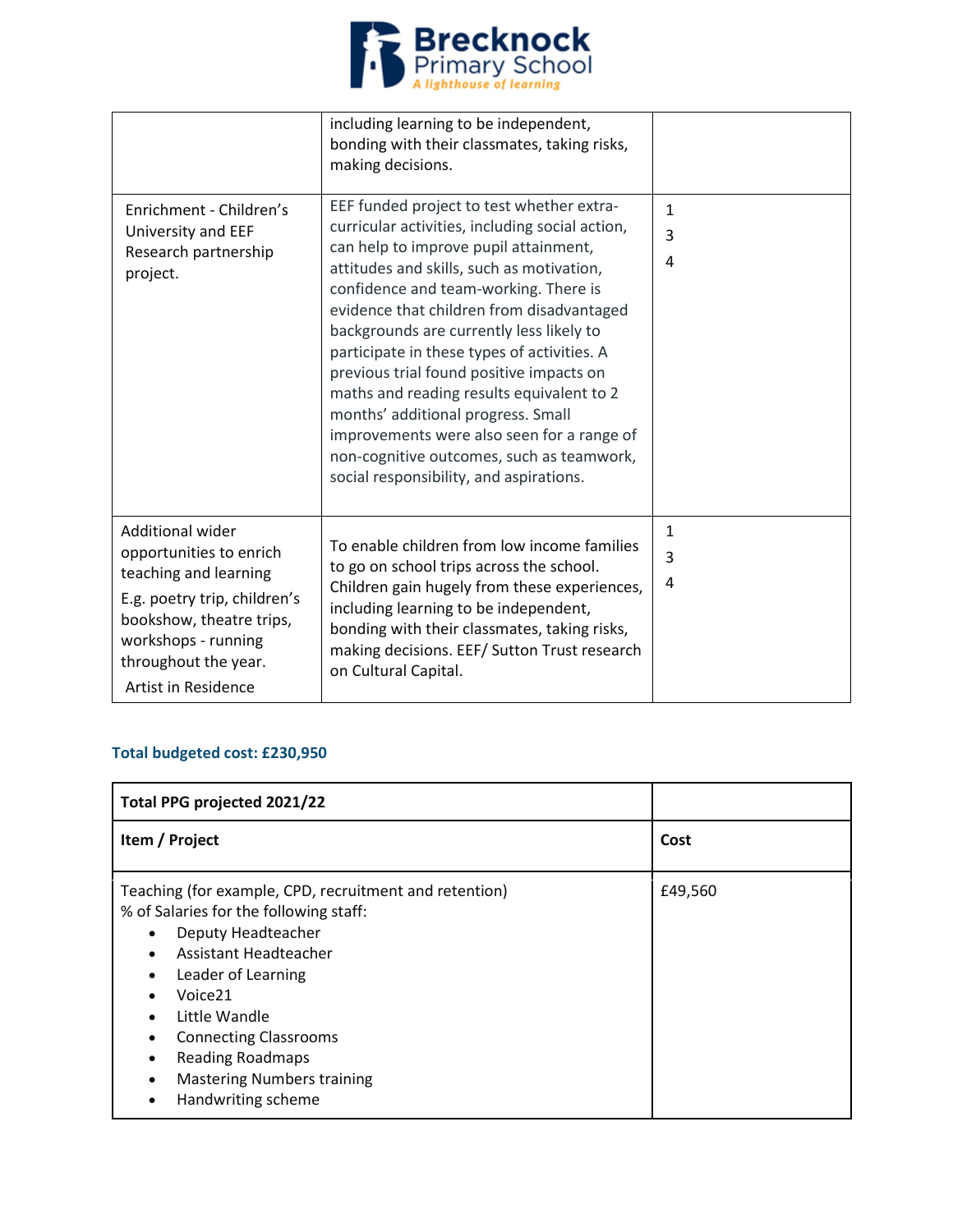

| Targeted academic support<br><b>Higher Level Teaching Assistants</b><br>$\bullet$<br><b>Nessy Reading</b><br><b>Talisman Texts</b><br>Beanstalk reading volunteers<br><b>DSR</b><br>$\bullet$<br>High quality books / texts<br>$\bullet$<br>Tech support<br>Summer School | 92,100   |
|---------------------------------------------------------------------------------------------------------------------------------------------------------------------------------------------------------------------------------------------------------------------------|----------|
| <b>Wider Strategies</b><br><b>TOPS</b><br><b>CAMHS</b><br><b>STEAM</b><br>Pastoral provision<br>Attendance initiatives<br>Extra curricular provision including breakfast club, after school<br>club, extended provision<br>Class trips<br>Residential trips<br>EP SLA     | 89,300   |
| Total                                                                                                                                                                                                                                                                     | £230,950 |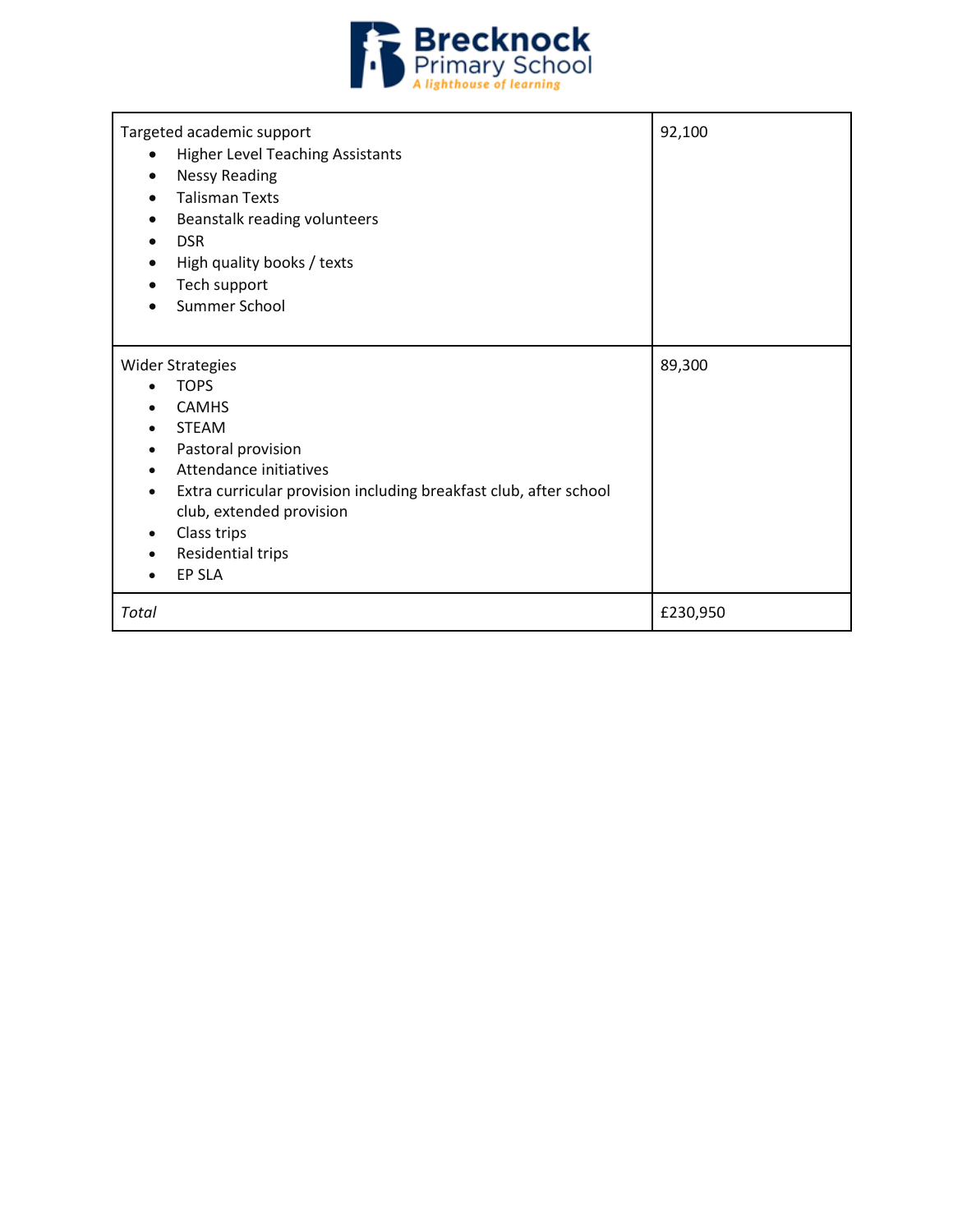

## **Part B: Review of outcomes in the previous academic year**

### **Pupil premium strategy outcomes**

This details the impact that our pupil premium activity had on pupils in the 2020 to 2021 academic year.

| <b>Funding overview</b>                                   |          |
|-----------------------------------------------------------|----------|
| <b>Detail</b>                                             | Amount   |
| Pupil premium funding allocation 2020-21                  | £219,235 |
| Recovery premium funding allocation 2020-21               | N/A      |
| Pupil premium funding carried forward from previous years | £0       |

Objectives in spending:

Following school closures and ongoing disruption due to Covid-19 the gap between disadvantaged pupils and others has widened. Children learnt at home remotely for a significant amount of the Spring Term, and some classes during the autumn and summer term due to bubble closures. In all year groups this has significantly impacted the children's progress in writing, with significant gaps in all areas widening at KS1. Prolonged barriers to accessing school in Nursery and Reception significantly impacted their communication, early reading and writing skills.

- To narrow the gap between disadvantaged pupils and others by the end of KS2
- Disadvantaged pupils to make expected progress across key stage from point of entry and EYFS data.
- To ensure pupils are prepared for the next stage in their learning academically, socially and emotionally.
- To support progress through rigorous phonics and reading support and implement the DSR programme in Reception..
- To ensure the curriculum and wider learning opportunities supported disadvantaged pupils in their readiness to learn.
- To narrow the gap in speaking and listening in EYFS.
- Disadvantaged pupils to access extra-curricular and enrichment activities supporting their physical and mental health.
- Disadvantaged pupils to be emotionally secure and ready for learning.

Link to the Remote Learning Statement to support home learning during school closure and bubble closures[. https://www.brecknock.camden.sch.uk/wp-content/uploads/2021/09/Remote-Education-](https://www.brecknock.camden.sch.uk/wp-content/uploads/2021/09/Remote-Education-Statement-September-2021.pdf)[Statement-September-2021.pdf](https://www.brecknock.camden.sch.uk/wp-content/uploads/2021/09/Remote-Education-Statement-September-2021.pdf)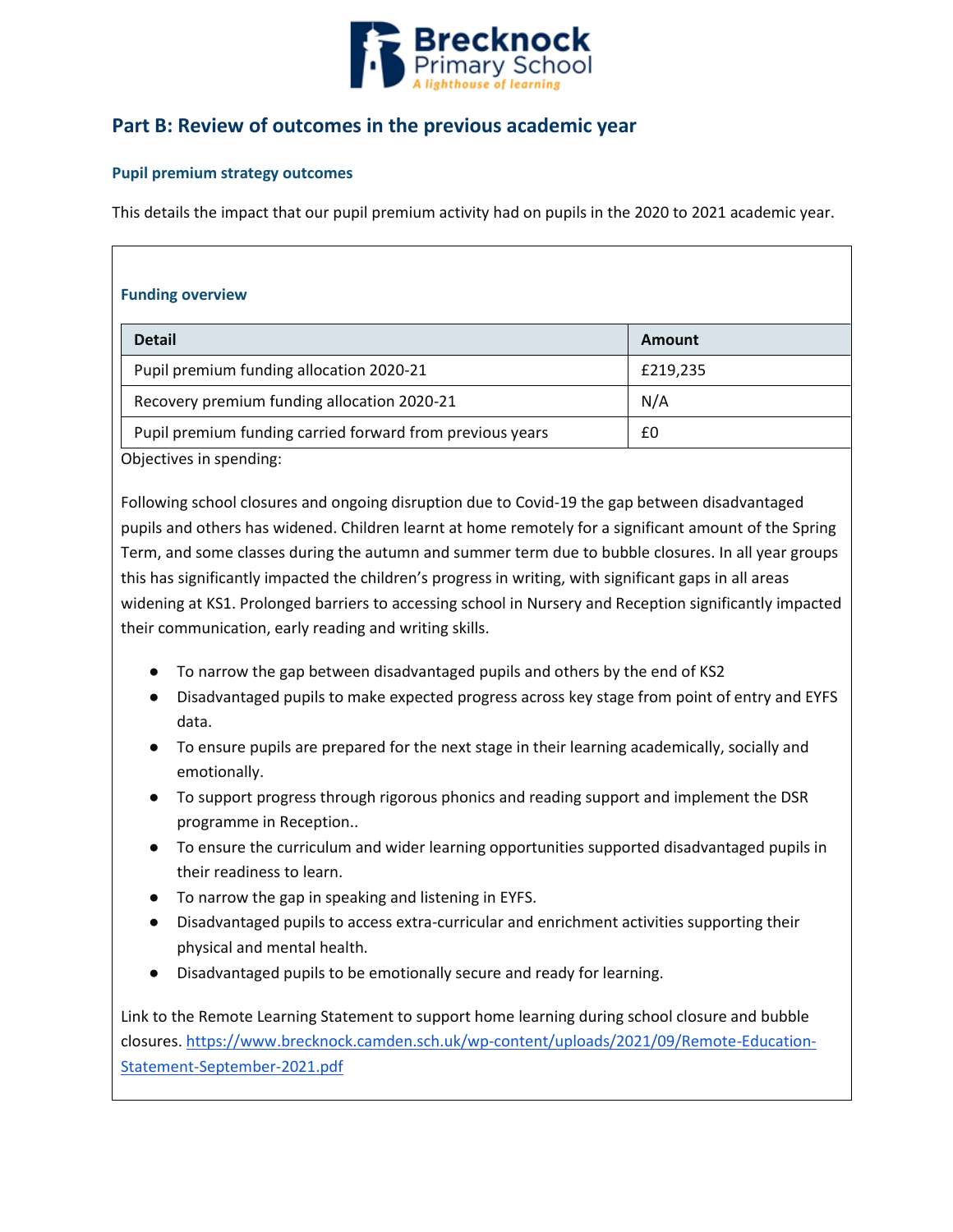

### **Summary of spending and actions:**

- Additional specialist teacher time in English and Maths to take focus groups and support staff development.
- School led high quality after/before school tutoring for Year 6 students in core areas.
- On costs for tutors employed through Academic Mentoring programme subsidised by the government. Targeted tutoring for identified pupils - linked to Covid catch up funding.
- Ensured all pupils had adequate access to technology for online learning while at home.
- Learning packs created to support children in home learning.
- High quality professional development for all staff ensured quality in remote learning and live teaching for all pupils.
- In school professional development for teaching staff focused on developing reading fluency and comprehension across the school and pedagogy to support identified gaps in children's progress and attainment.
- Rigorous professional development schedule continued throughout the academic year for teachers and support staff.
- Curriculum Leaders identified key objectives enabling coverage of key learning gaps in all subjects - linked to Covid catch up plan.
- Enrichment activities and after school clubs in summer term subsidised to broaden experiences and opportunities for all disadvantaged pupils.
- Breakfast club subsidised to ensure a healthy start to the day and improved attendance of targeted children.
- Summer School targeted for disadvantaged and vulnerable pupils for two weeks with reading support, mental and physical health programmes.
- Health and mental well-being support for families and staff.
- Professional development for all staff around mental health and well being throughout the year.
- Inclusion team, therapeutic and specialist behaviour and mental well-being support for vulnerable pupils to ensure children feel secure and ready to learn.
- Additional intervention for identified vulnerable families to support the transition back to full time school, ensuring all pupils are visible. Key disadvantaged families were given access to in school provision as part of the key worker / vulnerable provision.
- Transition support for pupils moving to Y7, working with local secondary schools.
- Focused reading and phonics interventions for identified children.
- Parents and carers upskilled to support their children's learning through online workshops.
- Fine motor skills group and language interventions (NELI linked to Covid catch up) with EYFS children by highly trained staff.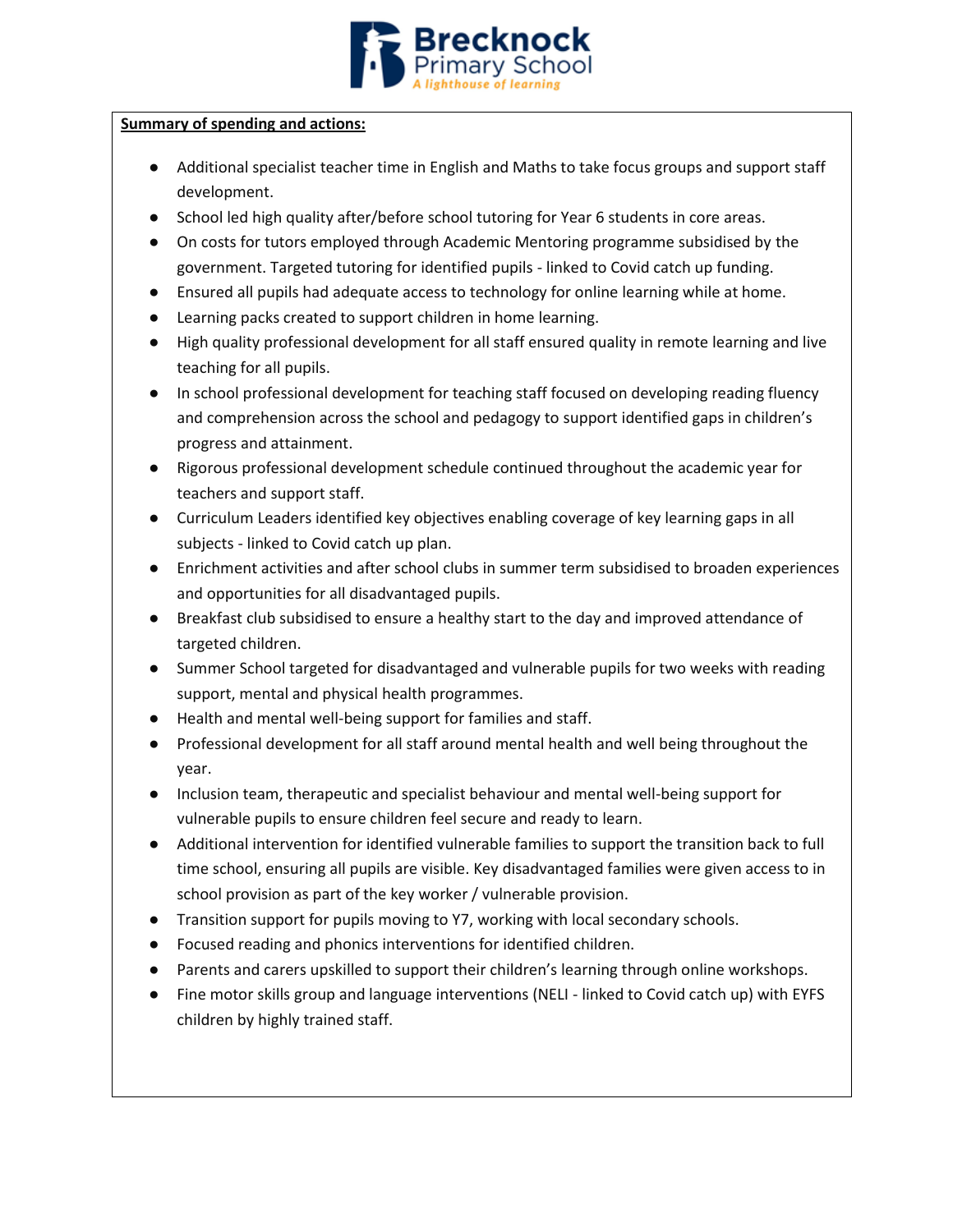

### **Outcomes:**

**DATA COLLECTED OVER THE PAST THREE YEARS -** Due to COVID-19, performance measures have not been published for 2020 to 2021, and 2020 to 2021 results will not be used to hold schools to account. Given this, the school carried out internal assessments using **standardised teacher administered tests and teacher assessments to assess the children. 2019 data is taken from standardised tests.** 

KS2 SATs data shows that the gap for disadvantaged pupils achieving the expected standard is 11% combined for 2020-21. The most significant gap is in writing (20%), linked to the engagement of some pupils during home learning and this being the most challenging area to teach remotely. This was targeted in tutoring for Year 6 pupils.

There will be continued focus in upper KS2 to ensure gaps are closed. Since January 2021 the current Year 6 children have been accessing tutoring and SLT supported teaching.

| KS <sub>2</sub> | 2019 |           |        |     | 2021 |        |  |
|-----------------|------|-----------|--------|-----|------|--------|--|
|                 | All  | <b>PP</b> | Non-PP | All | PP   | Non-PP |  |
|                 | 79%  | 65%       | 96%    | 84% | 78%  | 92%    |  |
| <b>Reading</b>  |      |           |        |     |      |        |  |
|                 | 74%  | 58%       | 92%    | 72% | 63%  | 83%    |  |
| <b>Writing</b>  |      |           |        |     |      |        |  |
|                 | 91%  | 84%       | 100%   | 84% | 75%  | 96%    |  |
| <b>Maths</b>    |      |           |        |     |      |        |  |
|                 | 72%  | 55%       | 92%    | 59% | 83%  | 70%    |  |
| <b>Combined</b> |      |           |        |     |      |        |  |
| KS1             |      | 2019      |        |     | 2021 |        |  |
|                 | All  | PP        | Non-PP | All | PP   | Non-PP |  |

### *Reaching expected or above*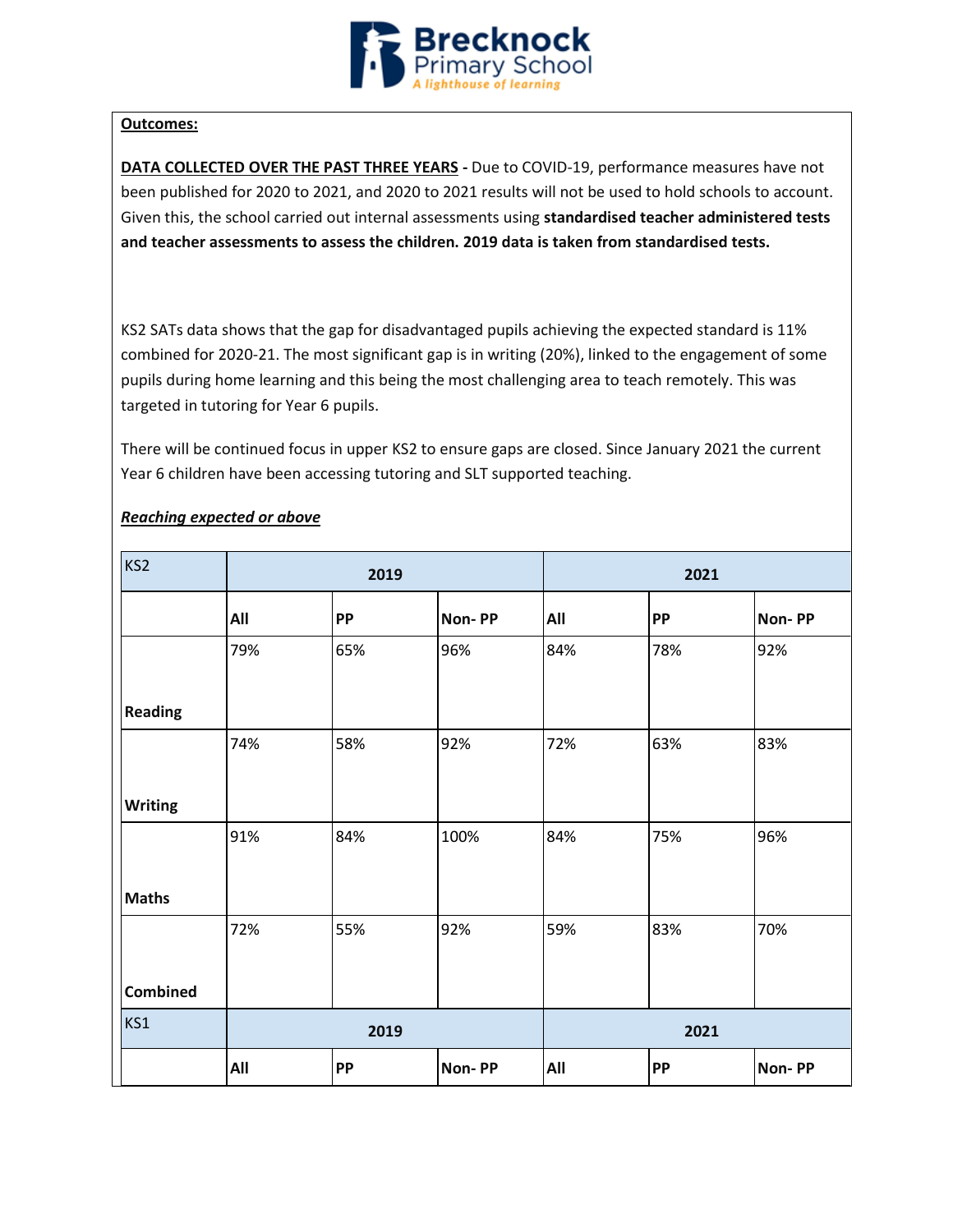

|                | 76% | 68%       | 85%    | 55% | 48%       | 78%    |
|----------------|-----|-----------|--------|-----|-----------|--------|
| <b>Reading</b> |     |           |        |     |           |        |
|                | 64% | 59%       | 70%    | 52% | 43%       | 78%    |
| <b>Writing</b> |     |           |        |     |           |        |
| <b>Maths</b>   | 69% | 64%       | 75%    | 58% | 57%       | 67%    |
|                |     |           |        |     |           |        |
| <b>EYFS</b>    |     | 2019      |        |     | 2021      |        |
|                | All | <b>PP</b> | Non-PP | All | <b>PP</b> | Non-PP |
|                |     |           |        |     |           |        |
| GLD            | 74% | 69%       | 83%    | 53% | 38%       | 69%    |

### **KS1**

KS1 results show a significant pupil premium gap which has increased since 2019. The cohort of children is very small with a high incidence of disadvantaged children with complex needs. This will be a focus in Year 3 for teachers in 21-22. As part of this focus there is a 'phonics into writing' tutoring assigned for two days a week and an adapted approach to reading/phonics to ensure gaps are closed rapidly.

The children in Year 3 (2019 results, current Year 5) who had the larger pupil premium gap have been targeted with interventions this year as there was a significant gap here due to Covid school closures.

## **EYFS**

Progress in Reception was significantly affected by repeated school/class closures and the challenges of providing remote learning to younger children. Missed opportunities to be taught and apply phase 3 phonics to writing means this is a key focus for the pupils in Y1. Phonics catch up interventions in place for Year 1. Speaking and listening support was targeted through the NELI programme and focused on oracy teaching which will continue in Year 1. Year 1 children will also have access to Tutormate - an online tutoring academic platform.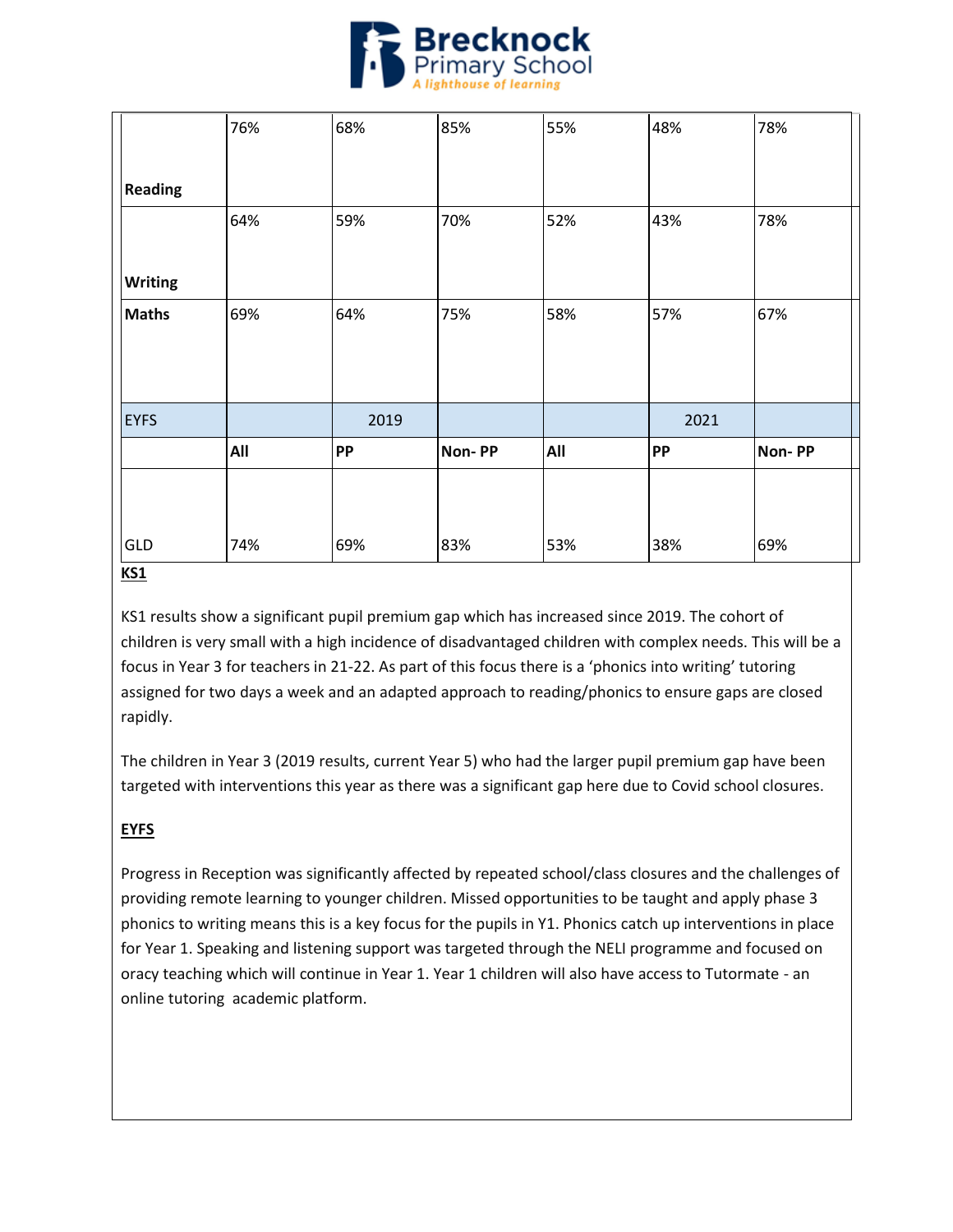

|                      | <b>June 2019</b>                                                  | <b>March 2020</b>                                                                                                             | December 2020                                                | <b>June 2021</b>                                                  |  |
|----------------------|-------------------------------------------------------------------|-------------------------------------------------------------------------------------------------------------------------------|--------------------------------------------------------------|-------------------------------------------------------------------|--|
| Year<br>1            | All - 82% (27/33)<br>PP - 63% (10/16)<br>Non-PP - 100%<br>(17/17) | All - 12% (4/33)<br>PP - 11% (2/19)<br>Non-PP - 14% (2/14)                                                                    | N/A                                                          | All - 60% (34/57)<br>PP - 65% (20/31)<br>Non-PP - 54% (14/26)     |  |
| Year<br>$\mathbf{2}$ | All - 83% (35/42)<br>PP - 73% (16/22)<br>Non-PP - 95% (19/20)     | October 2020<br>All -31% (11/35)<br>PP - 29% (6/21)<br>Non-PP - 36% (5/14)<br>Y3 - Didn't retake<br>due to school<br>closures | All - 65% (22/34)<br>PP - 61% (14/23)<br>Non-PP - 80% (8/10) | All - 76% (25/33)<br>PP - 64% (14/22)<br>Non-PP - 100%<br>(11/11) |  |

### *Phonics Screen Check Results.*

Phonics results show a pupil premium gap with attainment against the phonics screen checks. The gap is wider in Year 2 with children with SEND and identified as disadvantaged not passing the phonics screen. Rigorous interventions, catch up plans and parental engagement were put in place to ensure good outcomes for all children. These will continue in Year 2 and 3.

### *Access to Home Learning*

The provision of technology for a significant group of disadvantaged children has had some impact on their learning. They were able to access the online learning offer during school closure in January 21 onwards, meaning all children had potential access to live teaching all day, however limited internet access for some families hindered this. Staff worked hard to ensure that children remained visible and ensure quality first teaching for all. This also supported parental engagement as it allowed parents to gain a better understanding of the teaching and learning pedagogy that takes place at the school, helping them to better support their children. All disadvantaged children were given chrome books/ devices and dongles where required. Audits showed increased uptake in KS2.

### *Mental health support*

The school ran an extensive mental health support programme in the last academic year. The use of oracy teaching to support mental health and wellbeing was embedded throughout the school and included in the school improvement plan. Mental Health Week was a whole school focus and parents were engaged with workshops. There was a significant uptake in parent support workshops, advice, CAMHS/ TOPS referrals - additional support was brought in to support this.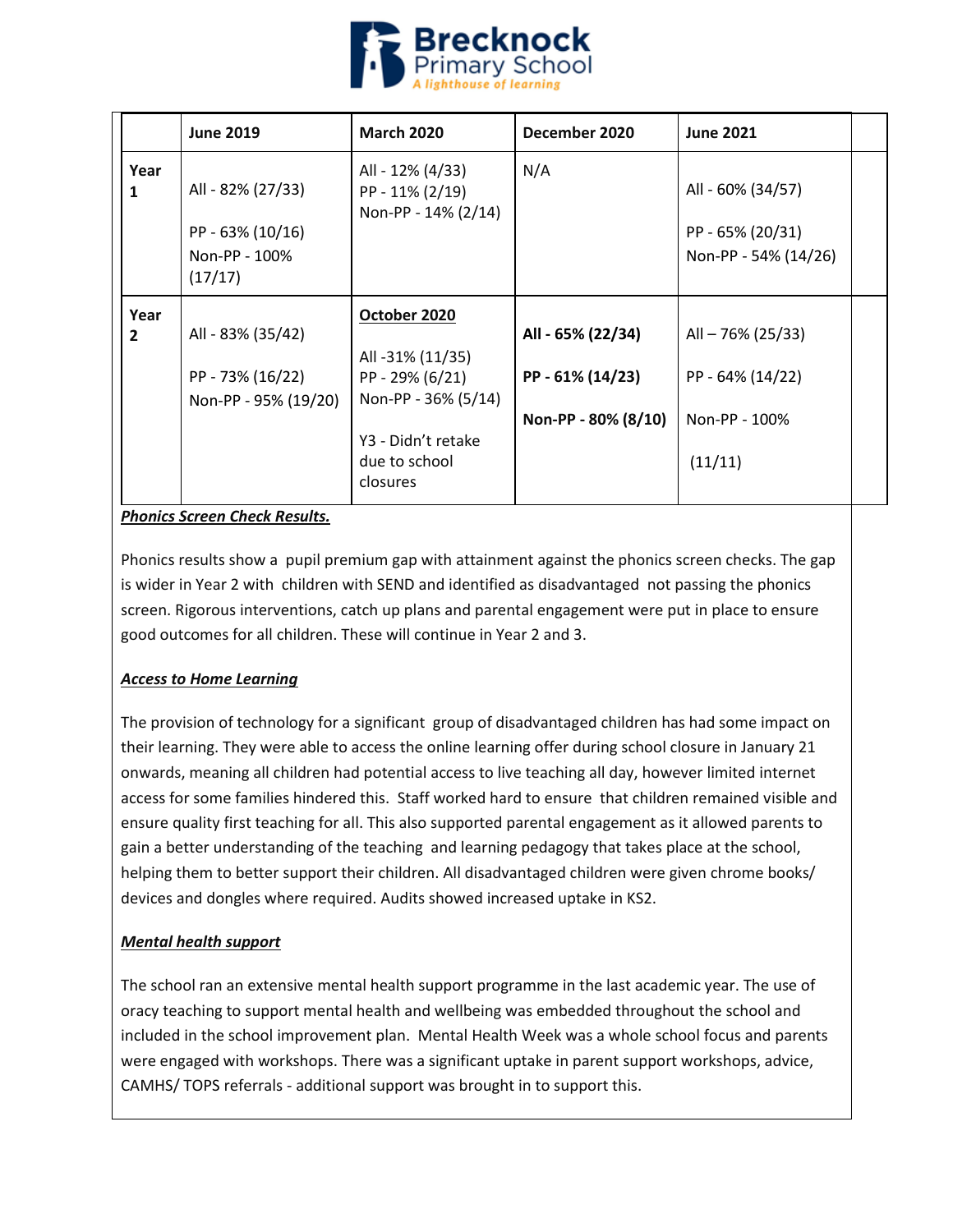

### *Physical health support*

Physical health was a huge focus for children returning to school and also as they were learning from home. Focused subsidised activities for identified children took place in the summer term. The Daily Mile was reintroduced for all children and an extensive home learning programme of activity was led by the PE lead.

### *Summer School*

The school worked in partnership with Bloomsbury Football Club to run a Summer 2021 Club. Pupil Premium children were targeted for the provision which involved daily teaching from TPS and BPS teachers, as well as active coaching from Bloomsbury and daily reading from support staff.

## **Allocation of Pupil Premium Grant 2020/21**

| Total PPG received 2020/21                                                                                                                                                                                       | £ 219,235 |
|------------------------------------------------------------------------------------------------------------------------------------------------------------------------------------------------------------------|-----------|
| Item / Project                                                                                                                                                                                                   | Cost      |
| <b>Teaching Staff Salary Costs</b><br>% of Salaries for the following staff:<br>Deputy Headteacher (September to December)<br>Deputy Headteacher<br><b>Assistant Headteacher</b><br><b>Interventions Teacher</b> | £97,246   |
| <b>Support Staff Salary Costs</b><br><b>Pastoral Care Leader</b><br>HLTA's                                                                                                                                       | £78,680   |
| <b>Staff Training &amp; Development</b><br>Training and workshops<br>Supply cover for in-school CPD development (connecting<br>classrooms)                                                                       | £4,200    |
| <b>Curriculum Enrichment</b><br>Beanstalk reading volunteers<br><b>Reading Resources</b><br>In-school reading support<br>Author in school<br><b>DSR</b>                                                          | £14,300   |
| Online Learning Resources - Whole School Initiatives<br>Handwriting subscriptions<br>$\overline{\phantom{0}}$<br>ICT equipment for in-school and home learning<br>My Maths                                       | £8,300    |